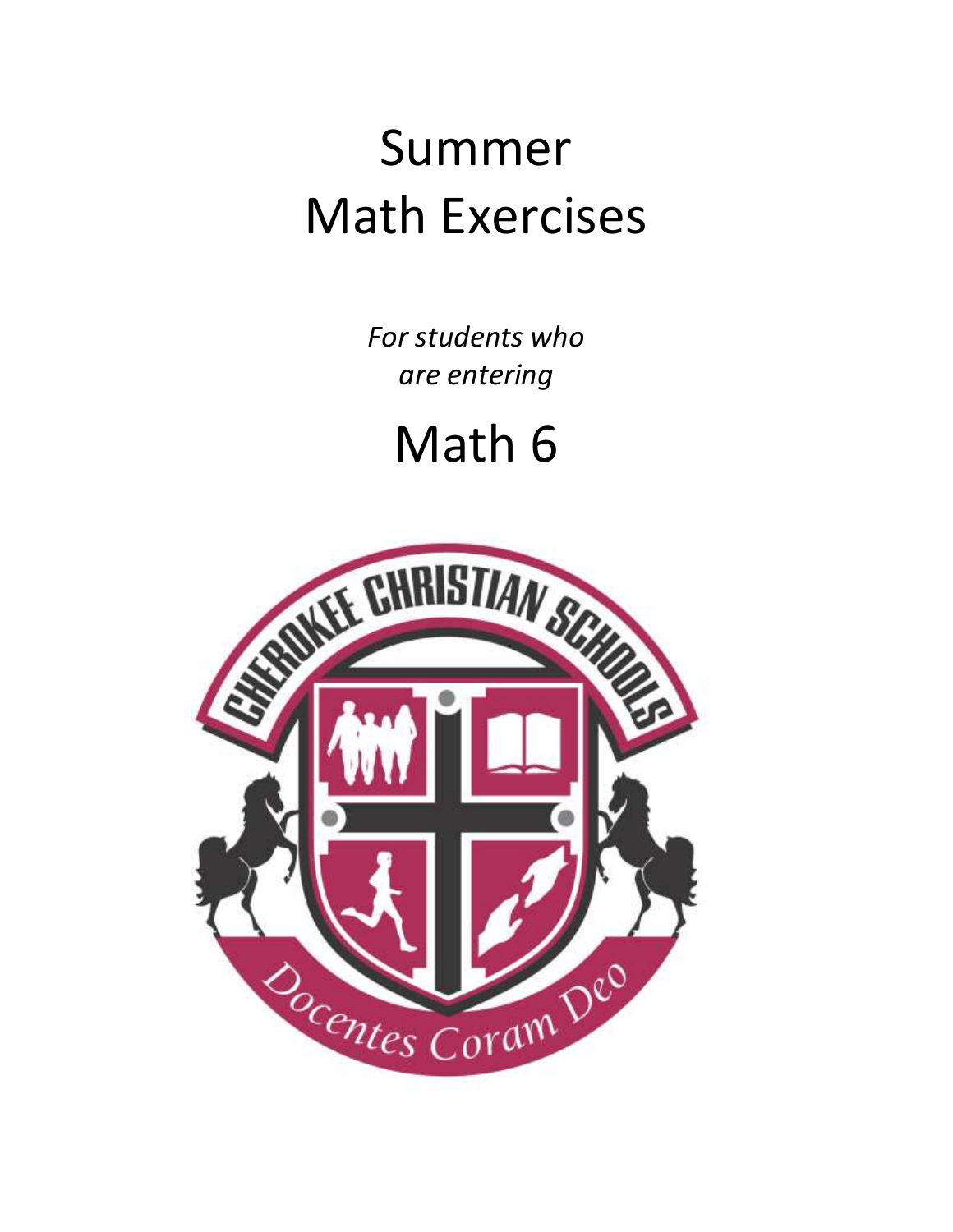It has been discovered that idle students lose learning over the summer months. To help you succeed next fall—and perhaps to help you learn some lessons that you did not learn the first time through—we have prepared the following packet of math exercises to be completed over the summer. It is clear that most students do not want to spend their entire summer doing math work. Based on how fast or slow you work, you may find that you only need to do math a few days a week. Working on this packet will be most effective if you do work throughout the summer so try not to skip weeks. You may use the following chart to get an idea of how often you might need to work problems:

|         |    |                           |           | Into Math 6 |
|---------|----|---------------------------|-----------|-------------|
|         |    |                           | Problems: | 178         |
|         |    |                           |           |             |
| Days/Wk |    | Min/Day Min/Prob Prob/Day |           | Sessions    |
| 4       | 60 | 2                         | 30        | 6           |
| 4       | 60 | 3                         | 20        | 9           |
| 4       | 60 | 5                         | 12        | 15          |
| 4       | 45 | 2                         | 22.5      | 8           |
| 4       | 45 | 3                         | 15        | 12          |
| 4       | 45 | 5                         | 9         | 20          |
| 4       | 30 | 2                         | 15        | 12          |
| 4       | 30 | 3                         | 10        | 18          |
|         | 30 | 5                         | 6         | 30          |
|         |    |                           |           |             |

For example, if you work on math for 60 minutes per session and took 2 minutes per problem, you could complete 30 problems a day. That would equate to only about 6 sessions of working math problems over the summer. At the other end of the spectrum, if you want to work only 30 minutes each time and took on average 5 minutes to complete each problem, you would only get 6 problems done during a session and would have to do about 30 sessions to complete the work (i.e., math work about every other day during the summer break). Note that students who learned the material previously should not take more than an average of 5 minutes to work a problem.

This work is **MANDATORY** for CCA students. Please follow these guidelines:

- Complete the problems assigned on the next page.
- Bring the completed work to the **first day of classes** so you will get credit.
- Use PENCIL and **write legibly**.
- Please write your **answers in the answer blanks**. Also, use the graphs and tables provided to answer those questions.
- Do all your work on **separate sheets of paper**.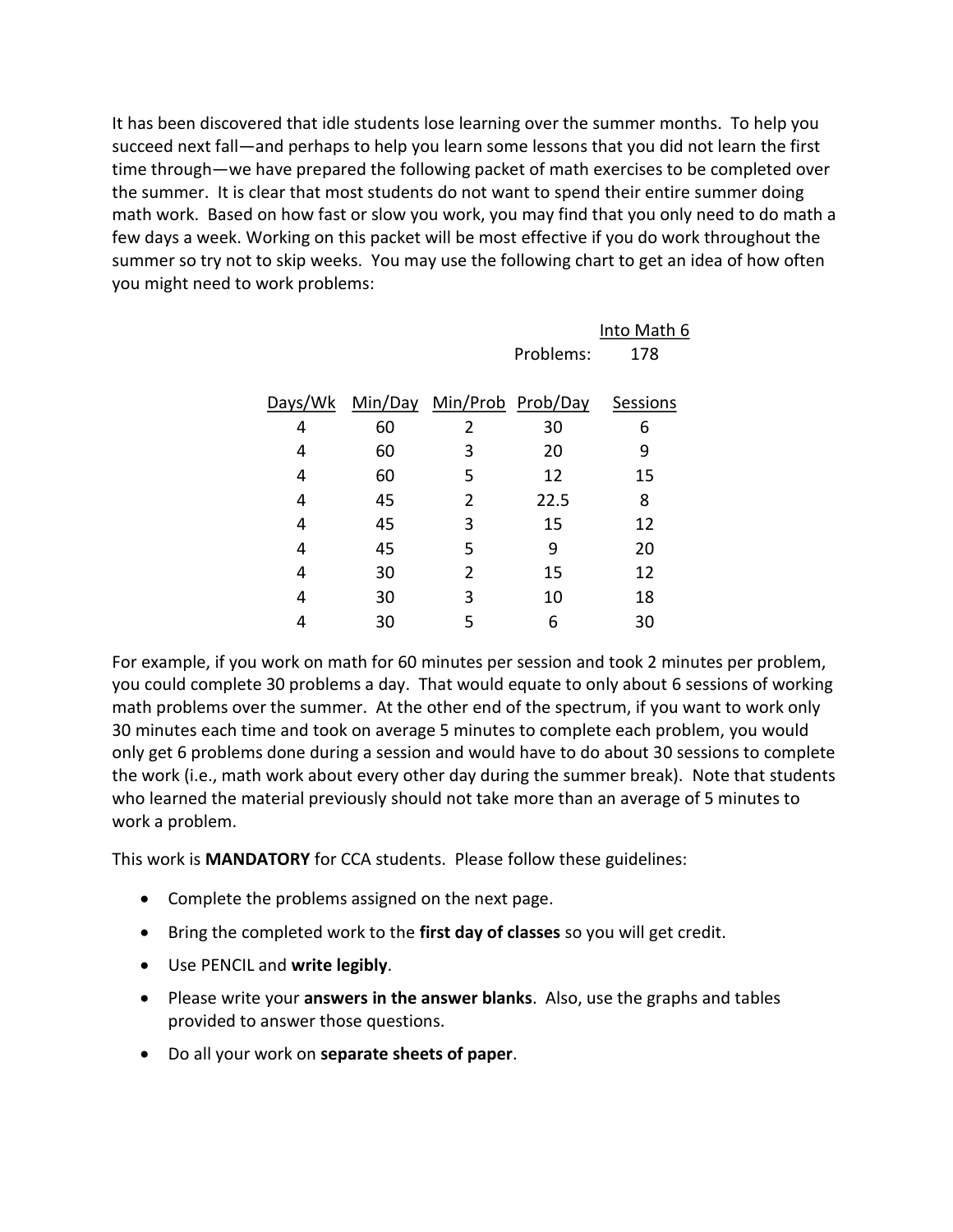Round each number as directed.

|     |                                   |                  | Tens   |                 | Hundreds   |     |                             |                   | Hundreds       |                   | Thousands  |
|-----|-----------------------------------|------------------|--------|-----------------|------------|-----|-----------------------------|-------------------|----------------|-------------------|------------|
| 1.  | 417                               |                  | Tenths |                 | Hundredths |     | 2. 70,861                   |                   | Tenths         |                   | Hundredths |
|     | 3. 89.621                         |                  |        |                 |            |     | 4. 1.0268                   |                   |                |                   |            |
|     | Perform the indicated operations. |                  |        |                 |            |     |                             |                   |                |                   |            |
| 5.  | 108                               | $\boldsymbol{+}$ | 99     | Ξ               |            | 6.  | 8928                        | $\ddot{}$         | 82             | $=$               |            |
| 7.  | 982                               | $\ddot{}$        | 392    | Ξ               |            | 8.  | 4881                        | $+$               | 1770           | $=$               |            |
| 9.  | 108                               |                  | 99     | $\equiv$        |            | 10. | 828                         |                   | 82             | $\qquad \qquad =$ |            |
| 11. | 982                               |                  | 392    | $=$             |            | 12. | 481                         |                   | 177            | $=$               |            |
| 13. | $7 + 8 + 12 + 29$                 |                  |        | $=$             |            | 14. | $873 + 902 + 78$            |                   |                | $=$               |            |
| 15. | 9                                 | $\times$         | 26     | $=$             |            | 16. | 109                         | $\times$          | 67             | $=$               |            |
| 17. | 88                                | $\times$         | 90     | Ξ               |            | 18. | 782                         | $\times$          | 44             | $=$               |            |
| 19. | 288                               | $\div$           | 8      | $=$             |            | 20. | 58384                       | $\div$            | 82             | $=$               |            |
| 21. | 9159                              | $\div$           | 43     | Ξ               |            | 22. | 5185                        | $\div$            | 17             | $=$               |            |
| 23. | $8 \times 2 \times 6 \times 9$    |                  |        | $=$             |            | 24. | $7 \times 12 \times 93$     |                   |                | $\quad \  \  =$   |            |
| 25. | 87.37                             | $\pm$            | 2.9    | $=$             |            |     | $26. 2.0421 +$              |                   | 1.8            | $=$               |            |
| 27. | 63.21                             |                  | 40.8   | $\equiv$        |            | 28. | 1.269                       | $\qquad \qquad -$ | 0.801          | $\qquad \qquad =$ |            |
| 29. | 23.8                              | $\times$         | 12.3   | $\quad \  \  =$ |            | 30. | 9.002                       | $\times$          | $\overline{7}$ | $=$               |            |
| 31. | 9.2                               | $\div$           | 0.2    | $=$             |            | 32. | 7.35                        | $\div$            | 3.5            | $=$               |            |
|     |                                   |                  |        |                 |            |     |                             |                   |                |                   |            |
| 33. | $12.4 + 9.2 + 60.7$               |                  |        | $=$             |            | 34. | $4.09 + 72.8 + 0.8$         |                   |                | $=$               |            |
| 35. | $7 \times 0.2 \times 0.8$         |                  |        | $=$             |            | 36. | $0.01 \times 0.02 \times 5$ |                   |                | $=$               |            |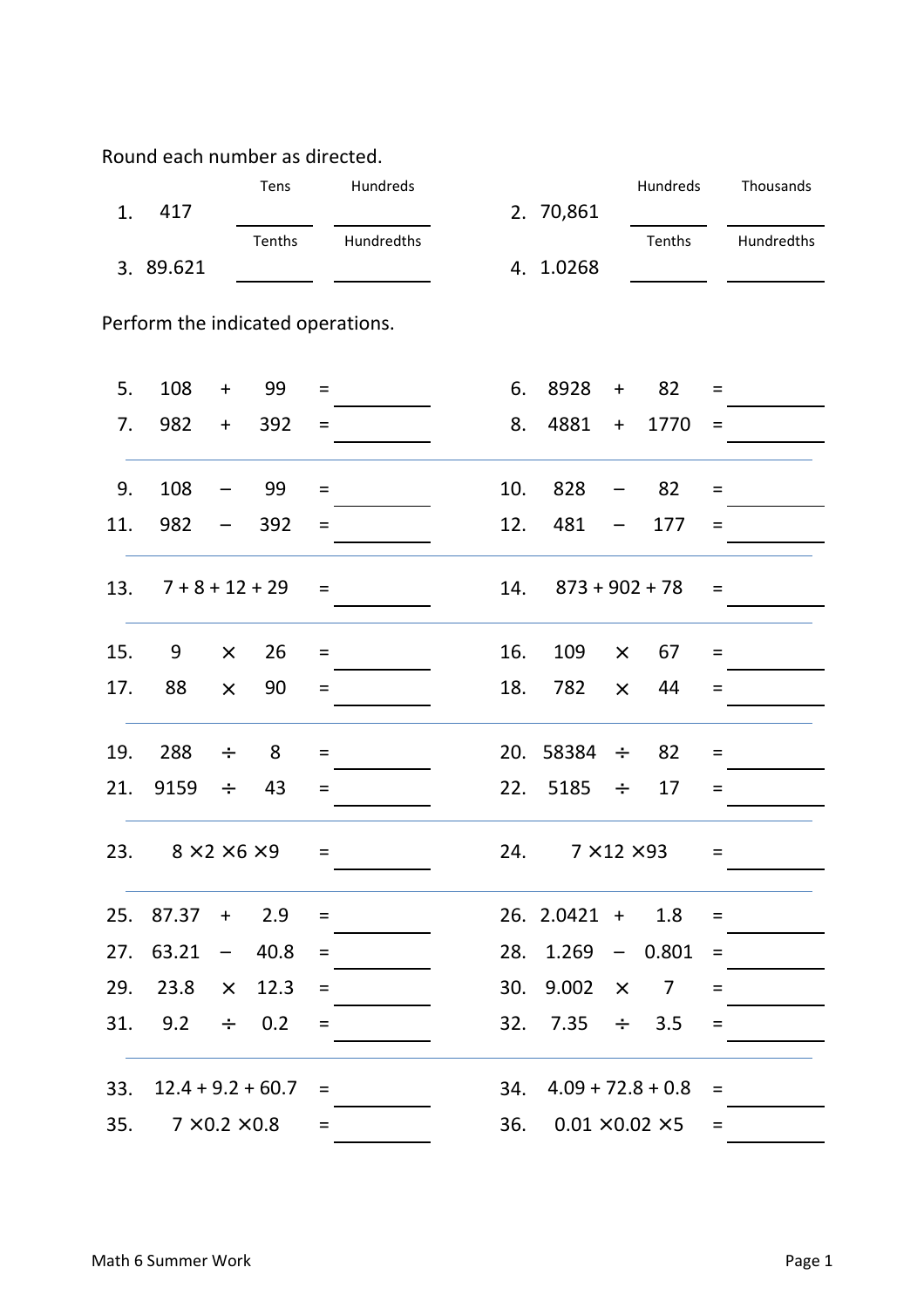Round each number as directed.

| 37. | 855                               |                                  | Tens                                    |           | Hundreds    |     | 38. 19,812 |           | Hundreds                   |          | Thousands   |
|-----|-----------------------------------|----------------------------------|-----------------------------------------|-----------|-------------|-----|------------|-----------|----------------------------|----------|-------------|
|     |                                   |                                  | Hundredths                              |           | Thousandths |     |            |           | Hundredths                 |          | Thousandths |
| 39. | 8.098                             |                                  |                                         |           |             |     | 40. 9.5406 |           |                            |          |             |
|     | Perform the indicated operations. |                                  |                                         |           |             |     |            |           |                            |          |             |
| 41. | 509                               | $\begin{array}{c} + \end{array}$ | 483                                     | $=$       |             | 42. | 1609       | $\ddot{}$ | 981                        | $=$      |             |
| 43. | 722                               | $\begin{array}{c} + \end{array}$ | 636                                     | $=$       |             | 44. | 7953       | $+$       | 4934                       | $=$      |             |
| 45. | 509                               |                                  | 483                                     | $=$       |             | 46. | 1609       |           | 981                        | $=$      |             |
| 47. | 722                               |                                  | 636                                     | Ξ         |             | 48. | 7953       | —         | 4934                       | $=$      |             |
| 49. |                                   |                                  | $27 + 16 + 8 + 3$                       | $=$       |             | 50. |            |           | $55 + 7 + 136 + 47$        | $\equiv$ |             |
| 51. | 8                                 | $\times$                         | 22                                      | $=$       |             | 52. | 559        | $\times$  | 38                         | Ξ        |             |
| 53. | 15                                | $\times$                         | 62                                      | Ξ         |             | 54. | 37         | $\times$  | 73                         | $=$      |             |
| 55. | 873                               | $\div$                           | 9                                       | Ξ         |             | 56. | 987        | $\div$    | 47                         | $=$      |             |
| 57. | 6576                              | $\div$                           | 24                                      | Ξ         |             | 58. | 9568       | $\div$    | 46                         | $=$      |             |
| 59. |                                   |                                  | $4 \times 4 \times 7 \times 3 \times 2$ | $\equiv$  |             | 60. |            |           | $43 \times 8 \times 71$    | $=$      |             |
| 61. | 0.006                             | $+$                              | 4.89                                    | $=$       |             | 62. | 0.88       | $+$       | 4.818                      | $=$      |             |
| 63. | 6.118                             |                                  | 3.777                                   | $=$       |             | 64. | 21.01      | -         | 12.7                       | $=$      |             |
| 65. | 9.01                              | $\times$                         | 68                                      | Ξ         |             | 66. | 8.73       | $\times$  | 66                         | $=$      |             |
| 67. | 1000                              | $\div$                           | 0.5                                     | $=$       |             | 68. | 7.991      | $\div$    | 0.61                       | $=$      |             |
|     |                                   |                                  |                                         |           |             |     |            |           |                            |          |             |
| 69. |                                   |                                  | $7.6 + 0.8 + 3.46$                      | Ξ         |             | 70. |            |           | $0.05 + 0.8 + 0.79$        | Ξ        |             |
| 71. |                                   |                                  | $7.5 \times 0.08 \times 25$             | $\quad =$ |             | 72. |            |           | $7 \times 0.08 \times 0.3$ | $=$      |             |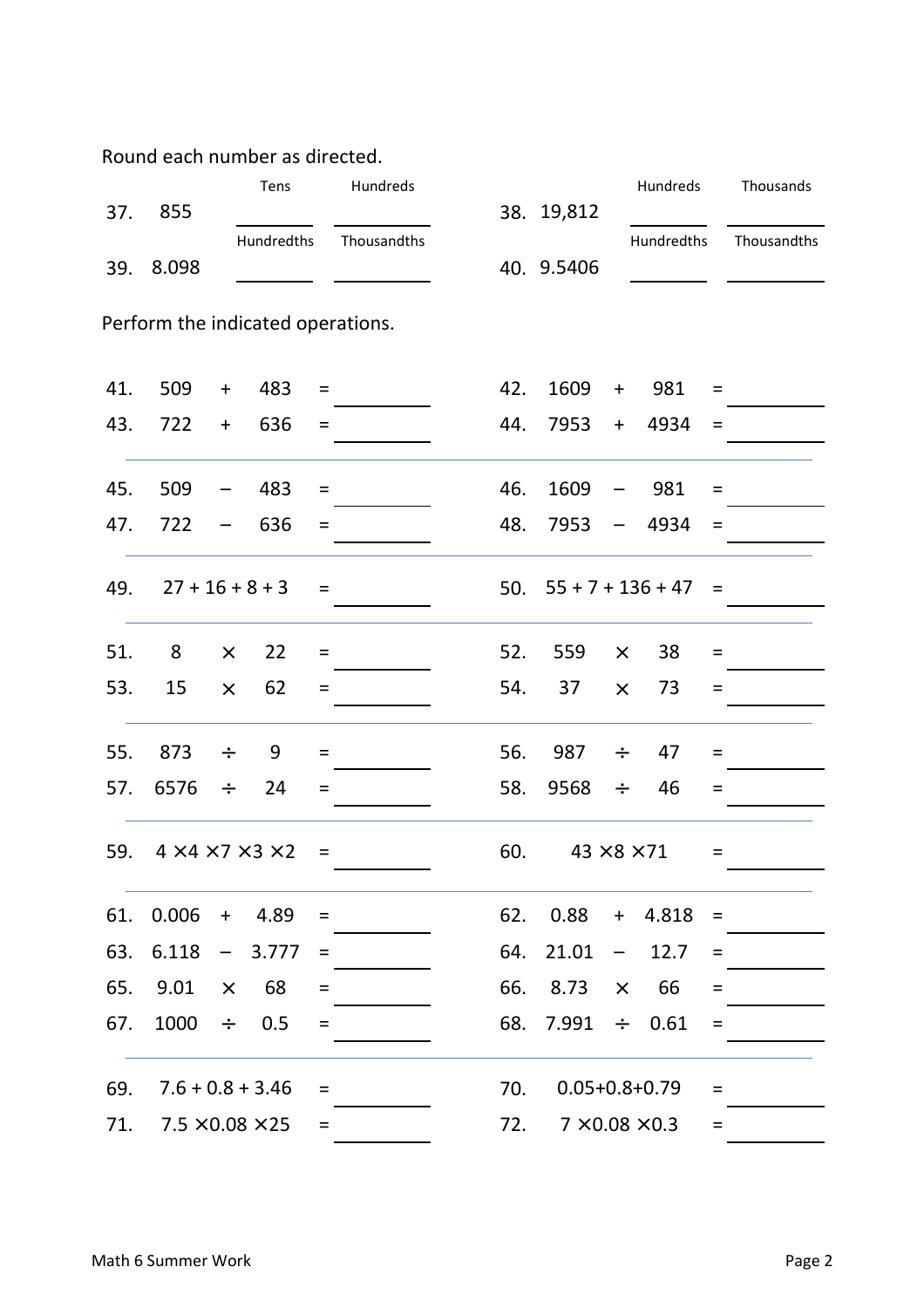Write the fractions in lowest terms.

73. 2 74. 8 75. 16 76. 55 8 24 24 66 Change to a mixed number in lowest terms. 77. 14 78. 26 79. 41 4 5 18 Change each fraction to a decimal. 80. 1 and 1 81. 4 and 1 82. 18 8 20 Change each decimal to a fraction in lowest terms. 83. <sub>3 8</sub> 84. <sub>3 8</sub> 85. <sub>2 8</sub> 85. 4 20 20 Which fraction is greater? 86. 1 a 3 3 87. 1 a 4 3 88. 3 a 1 3 2 5 5 2 9 2 10 3 3 Write  $>$ ,  $<$  or = in each blank. 89. 90. 91. Express each fraction as a percent. 92. 1 93. 7 94. 4 2 10 5 95. 1 96. 2 97. 1  $\frac{1}{4}$  =  $\frac{50.2}{5}$  =  $\frac{1}{10}$  =  $\frac{92.1}{2} = \frac{93.7}{10} = \frac{94.4}{5} =$  $0.05$   $0.91$   $0.909$   $1.9$   $1.9$   $2$ or  $\frac{3}{2}$ ?  $\frac{0.1}{1}$  or  $\frac{4}{2}$ ?  $\frac{0.3}{1}$  or  $\frac{1}{2}$ ? 0.5  $0.75 = 84.$   $0.15 = 85.$  $0.65 =$  $\frac{0.12}{4}$  =  $\frac{0.22}{10}$  = =  $=$   $\frac{20}{5}$  =  $\frac{19.41}{19}$  =  $73. \frac{2}{8} = 74. \frac{8}{24} =$  $\frac{80}{8}$  =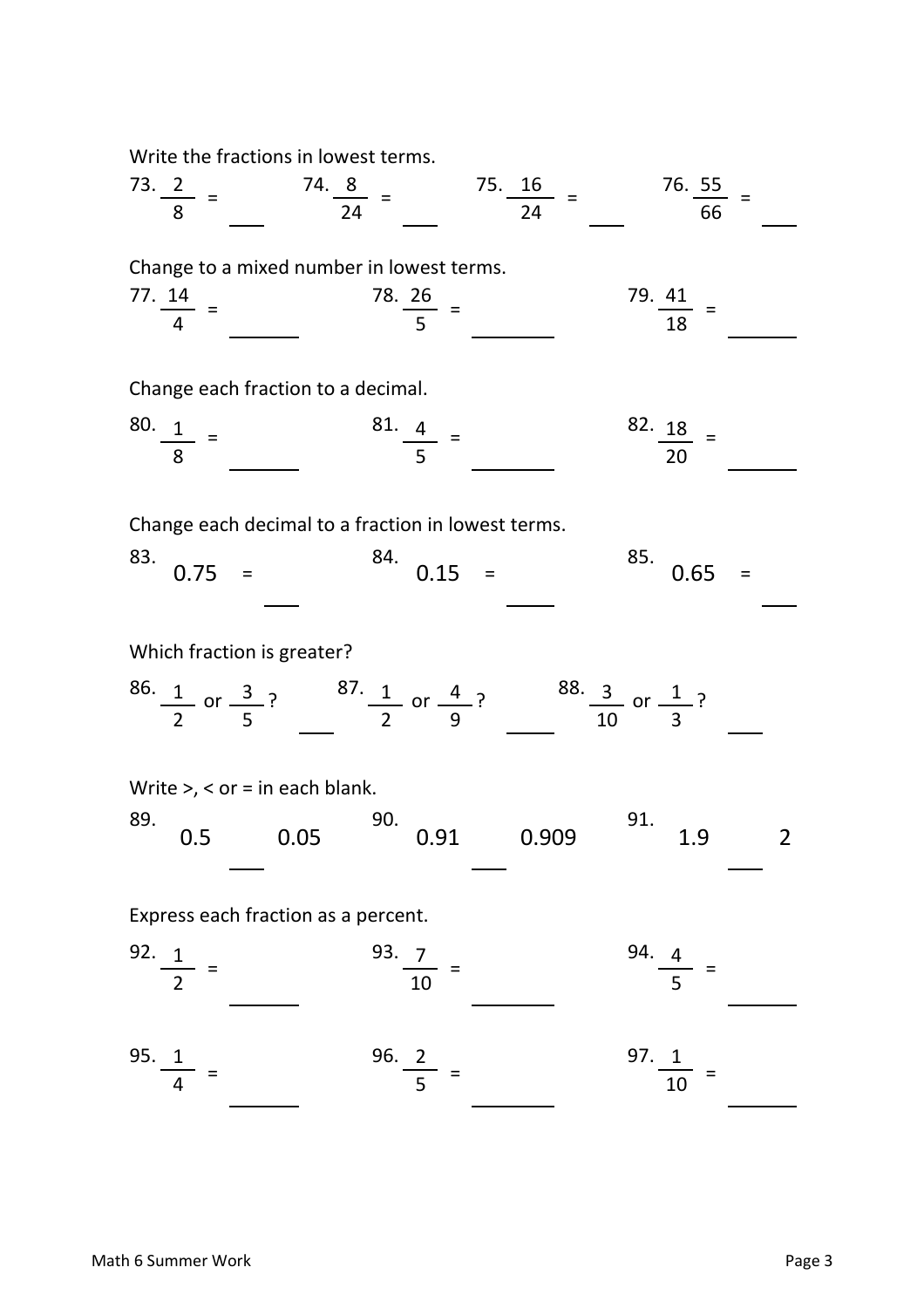Write the fractions in lowest terms.

| 98. $\frac{56}{100}$ =<br>99. $16 =$<br>64                                                                          | 100. 15<br>$=$<br>36<br>35      | 101.4<br>96                      |
|---------------------------------------------------------------------------------------------------------------------|---------------------------------|----------------------------------|
| Change to a mixed number in lowest terms.<br>102. $\frac{40}{6}$ =                                                  | $\frac{103.70}{12}$ =           | $\frac{104.33}{6}$               |
| Change each fraction to a decimal.                                                                                  |                                 |                                  |
| 105.<br>$\frac{3}{8}$ =                                                                                             | $\frac{106.11}{25}$ =           | 107. 40<br>200                   |
| Change each decimal to a fraction in lowest terms.<br>108.<br>0.8<br>$=$                                            | 109.<br>0.1<br>$\equiv$         | 110.<br>0.35<br>$=$              |
| Which fraction is greater?                                                                                          |                                 |                                  |
| 111. $\frac{8}{15}$ or $\frac{3}{5}$ ? 112. $\frac{9}{10}$ or $\frac{8}{9}$ ? 113. $\frac{7}{8}$ or $\frac{3}{4}$ ? |                                 |                                  |
| Write $>$ , < or = in each blank.                                                                                   |                                 |                                  |
| 114.<br>0.51<br>0.4                                                                                                 | 115.<br>0.681<br>0.7            | 116.<br>8<br>8.1                 |
| Write the number that makes the fractions equivalent.                                                               |                                 |                                  |
| 117.<br>$\frac{1}{4}$ = $\frac{1}{28}$                                                                              | $\frac{118.}{5} = \frac{3}{20}$ | $\frac{119.8}{9} = \frac{8}{18}$ |
| 120.<br>4                                                                                                           | 121. 3                          | 122. 1                           |
| 10<br>100                                                                                                           | 21                              | 44                               |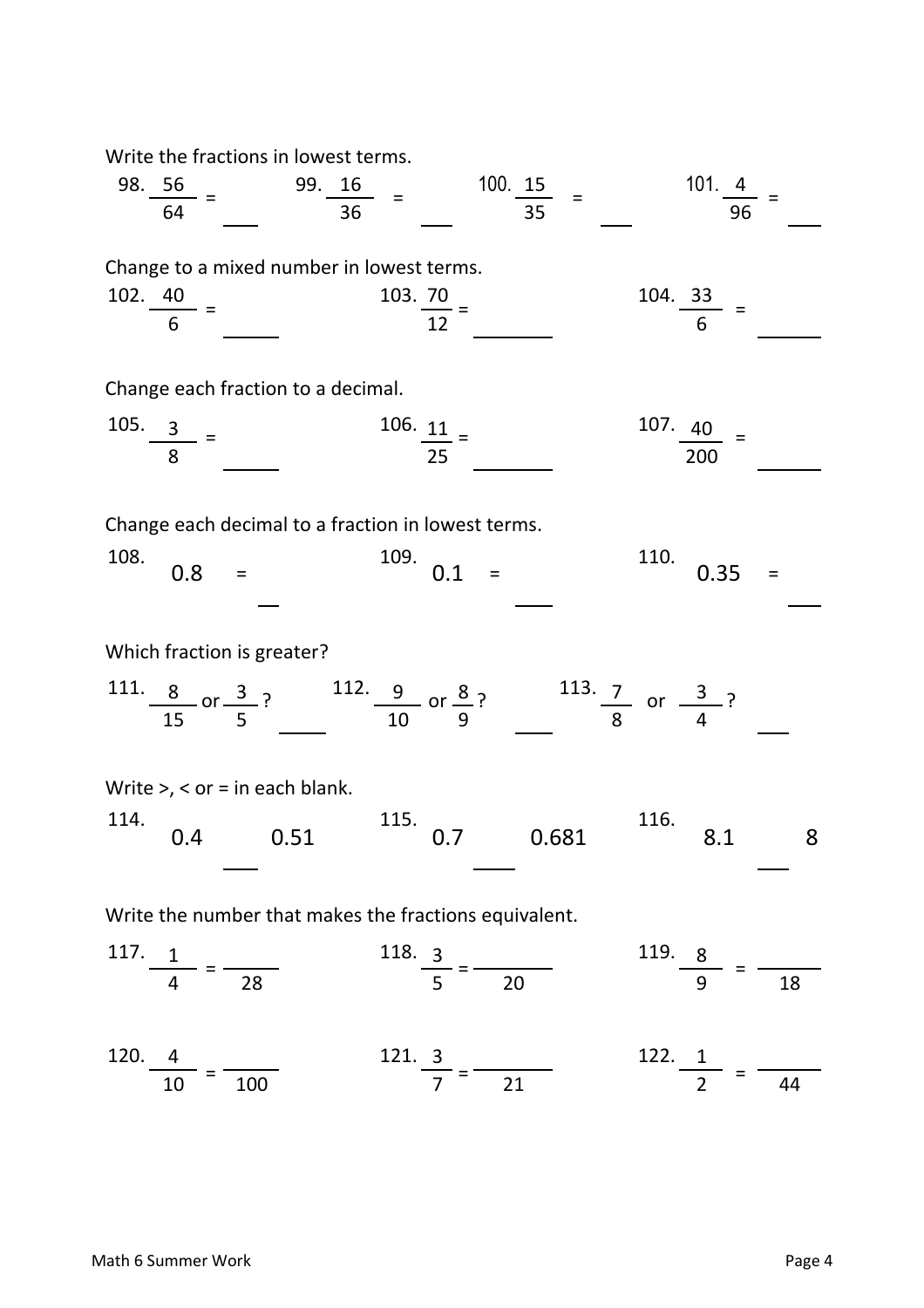Perform the indicated operations.

|                                          |                                                                       |                                         |                                      | 123. $\frac{3}{8} + \frac{1}{8} =$ 124. $\frac{1}{4} + \frac{1}{5} =$ 125. $\frac{1}{3} + \frac{2}{7} =$ |                                           |  |
|------------------------------------------|-----------------------------------------------------------------------|-----------------------------------------|--------------------------------------|----------------------------------------------------------------------------------------------------------|-------------------------------------------|--|
|                                          | 126. $\frac{3}{4} + \frac{1}{6} =$ 127. $\frac{3}{7} + \frac{1}{2} =$ |                                         |                                      |                                                                                                          | 128. $\frac{2}{9} + \frac{1}{3} =$        |  |
| $\frac{129}{11} - \frac{4}{11} =$        |                                                                       |                                         | $\frac{130}{5} - \frac{1}{2} =$      |                                                                                                          | $\frac{131.5}{11} - \frac{1}{22} =$       |  |
| $\frac{132.9}{10} - \frac{5}{6} =$       |                                                                       |                                         | $\frac{133.14}{25} - \frac{1}{10} =$ |                                                                                                          | $\frac{134.7}{8} - \frac{1}{16} =$        |  |
| 135. $\frac{2}{3} \times \frac{1}{3}$    |                                                                       | 136. $\frac{3}{4} \times \frac{2}{3}$   |                                      |                                                                                                          | 137. $\frac{3}{7} \times \frac{14}{27} =$ |  |
| $\frac{138.3}{10} \times \frac{22}{9} =$ |                                                                       | $\frac{139}{50} \times \frac{10}{11} =$ |                                      |                                                                                                          | $\frac{140}{28} \times \frac{3}{7} =$     |  |
| 141. $\frac{1}{5} \div \frac{1}{3} =$    |                                                                       | 142. $\frac{4}{7} \div \frac{8}{9} =$   |                                      |                                                                                                          | $\frac{143.5}{13} \div \frac{15}{26} =$   |  |
|                                          |                                                                       |                                         |                                      | 144. $\frac{2}{3} \div \frac{4}{5} =$ 145. $\frac{7}{8} \div \frac{14}{15} =$                            | $\frac{146}{9} \div \frac{10}{13} =$      |  |
|                                          | 147. $8\frac{1}{2} + 1\frac{1}{4} =$                                  |                                         |                                      | 148. $2\frac{2}{3}$ + 1 $\frac{1}{12}$ =                                                                 |                                           |  |
|                                          | 149. $12\frac{3}{5}$ - $4\frac{1}{10}$ =                              |                                         |                                      | 150. $8\frac{1}{2}$ - 2 $\frac{1}{10}$ =                                                                 |                                           |  |